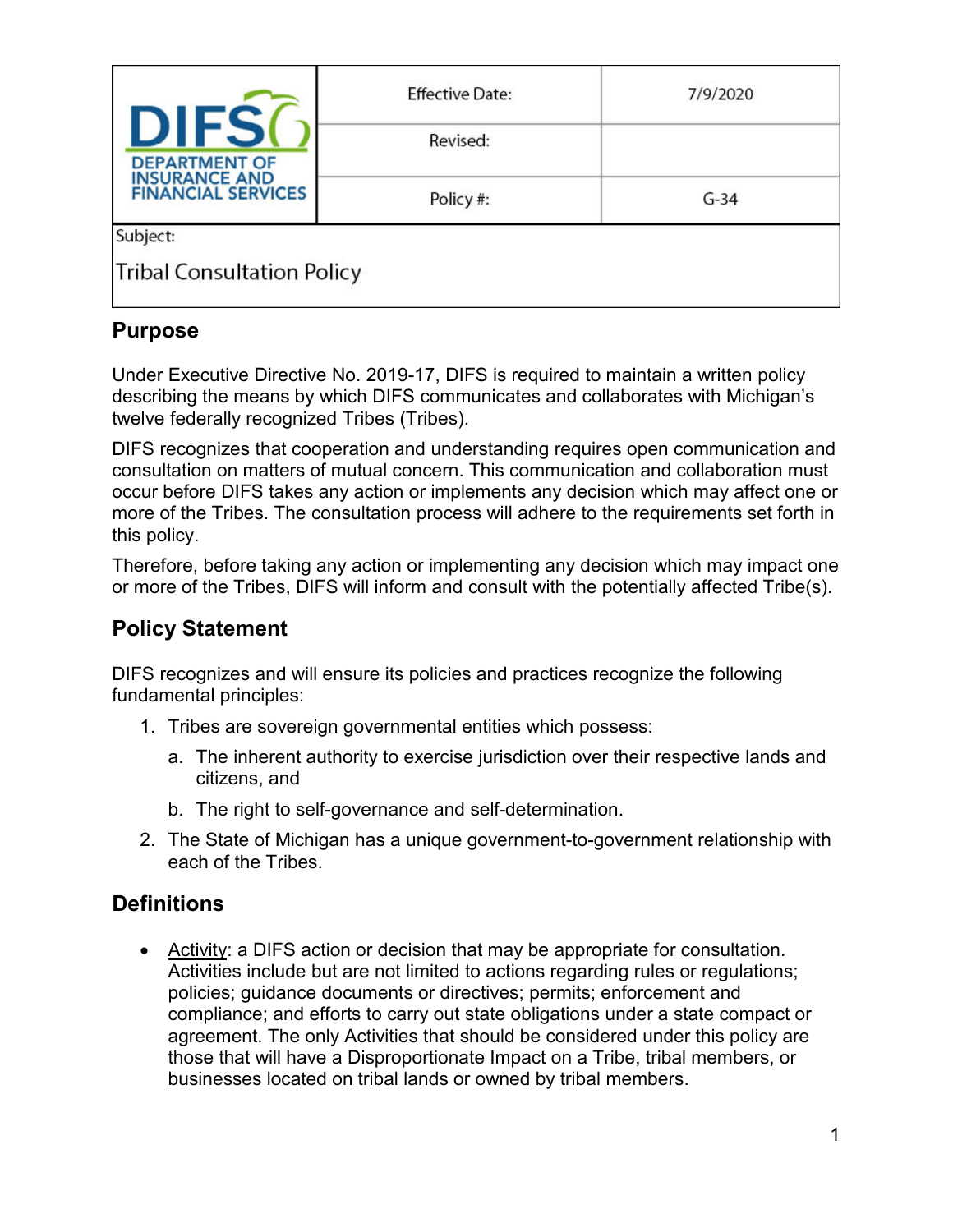| <b>DEPARTMENT OF</b><br><b>INSURANCE AND</b><br><b>FINANCIAL SERVICES</b> | <b>Effective Date:</b> | 7/9/2020 |
|---------------------------------------------------------------------------|------------------------|----------|
|                                                                           | Revised:               |          |
|                                                                           | Policy#:               | $G-34$   |
| Subject:                                                                  |                        |          |

# **Tribal Consultation Policy**

- Disproportionate Impact: An impact that has a greater effect or influence on a Tribe, Tribes, or tribal members as compared to the effect or influence on non-tribal groups or individuals.
- Tribes: Indian tribes, bands, and communities that the Secretary of the United States Department of the Interior has recognized as Indian tribes.
- Tribal Representative: any individual designated by a Tribe to contact state departments regarding tribal interests and requests.
- Tribal Liaison: the DIFS employee who is designated by the Director to fulfill the communication and reporting requirements set forth in Executive Directive 2019-17 and this policy.

## **Guidelines**

### **A. Communication Initiated by DIFS**

- 1. No later than 60 days after the adoption of this policy, the Tribal Liaison shall develop internal guidance for office directors that provides detail and examples on what may constitute Activities that require consultation.
- 2. Prior to commencing any Activity that may affect tribal interests, the director of the office responsible for the regulation of the Activity will determine whether the Activity is appropriate for consultation.

a. In analyzing whether consultation is necessary prior to an Activity, DIFS will begin with the assumption that consultation is advisable. Any Activity which requires DIFS to 1) enter onto tribal lands for any regulatory or enforcement reason, or 2) affects any business or Activity of any Tribe, or 3) may affect the health and welfare of tribal members should be considered as appropriate for consultation.

b. The determination regarding consultation on Activities other than those listed above will be based on whether the Activity has a Disproportionate Impact on a Tribe or Tribes compared to the non-tribal businesses or individuals in this state. Only Activities that have Disproportionate Impact on Tribes or tribal members will be subject to this consultation policy.

c. Beginning October 1, 2020, and on each April 1 and October 1 thereafter, each office director within the department shall review all current and proposed Activities to determine whether they may affect or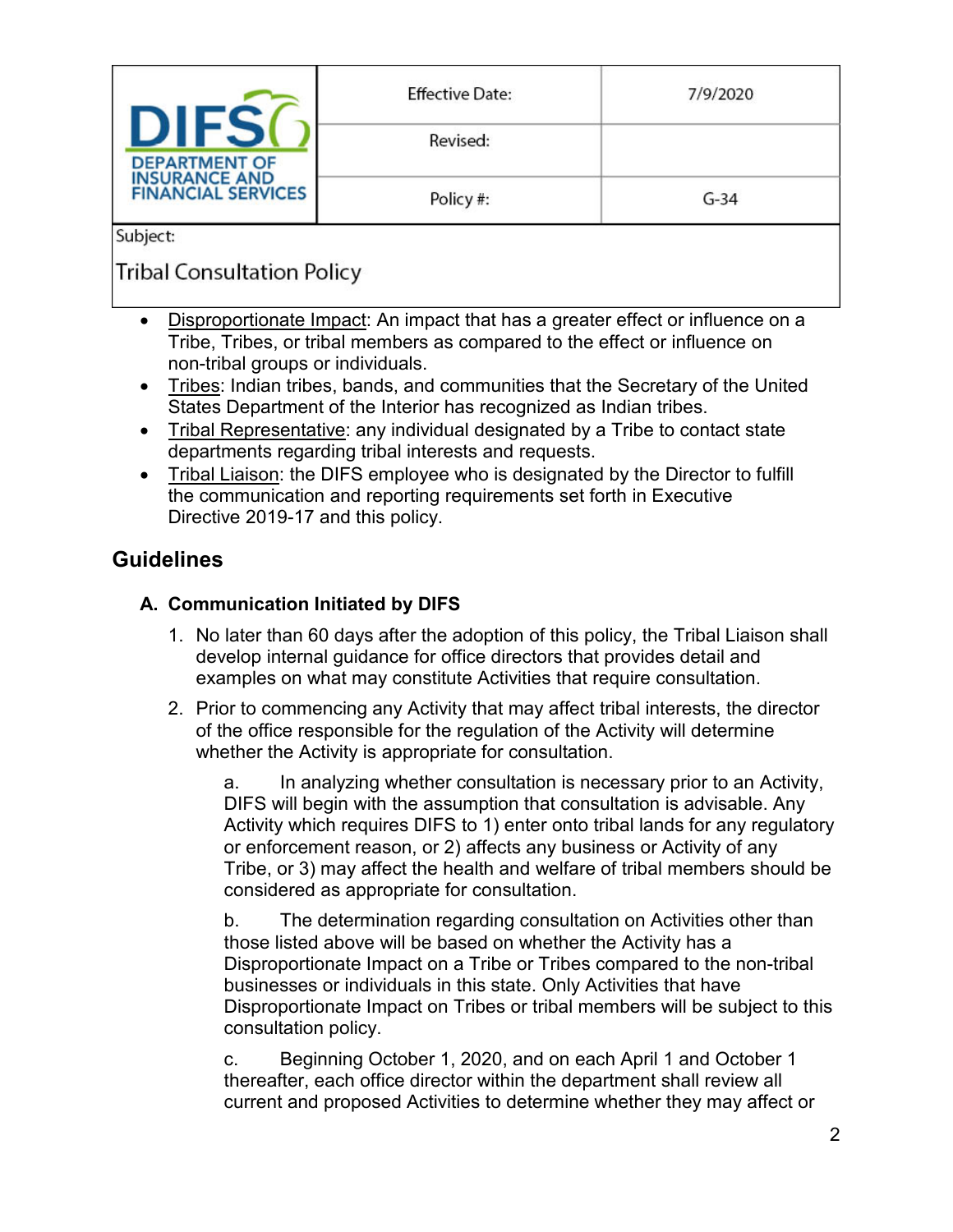| <b>DEPARTMENT OF</b><br><b>INSURANCE AND</b><br><b>FINANCIAL SERVICES</b> | <b>Effective Date:</b> | 7/9/2020 |
|---------------------------------------------------------------------------|------------------------|----------|
|                                                                           | Revised:               |          |
|                                                                           | Policy#:               | $G-34$   |
| Subject:                                                                  |                        |          |

# **Tribal Consultation Policy**

benefit any or all of the twelve Tribes and submit to the Tribal Liaison a report summarizing any Activities that he or she believes should result in consultation. The Tribal Liaison shall compile the reports and forward them to the Senior Deputy Director.

d. All determinations regarding consultation must identify the Tribe(s) that would be potentially affected by the Activity, the Activity's potential implications for Tribes, the complexity of the Activity, and any time or resource constraints relevant to the application of the consultation process to the Activity.

2. Once the office director determines an Activity should include consultation, the Tribal Liaison shall be notified of the Activity. The Tribal Liaison will in turn notify the Tribal Representative(s) of the potentially affected Tribe(s) of the Activity and the opportunity to consult with DIFS.

3. The notification must include sufficient information for the Tribe(s) to determine whether the Tribe(s) wish(es) to proceed with the consultation process. The notification must also include information regarding any time constraints and apprise the Tribe(s) of how to provide input regarding the Activity. The notification must also include the contact information for the Tribal Liaison so that the Tribal Representative may accept or decline the offer to consult.

4. The Tribal Liaison will ensure that the Tribe's questions and concerns can be discussed with the office director, and obtain an information sharing and confidentiality agreement, if necessary. The consultation will occur directly between the Tribal Representative and the office director. The office director of the most appropriate office will ensure that the Tribal Representative timely receives all information necessary for the Tribe(s) to provide meaningful input and that the Tribe(s) is provided an opportunity to discuss the input with the office director.

5. After the initial consultation, the office director will inform the Tribal Liaison and the Tribe(s) of any significant changes to the Activity and afford the Tribe(s) the opportunity to provide input and to discuss any changes with the office director.

6. The office director will provide written feedback to the most senior tribal official(s) involved in the consultation and to the DIFS Tribal Liaison. The